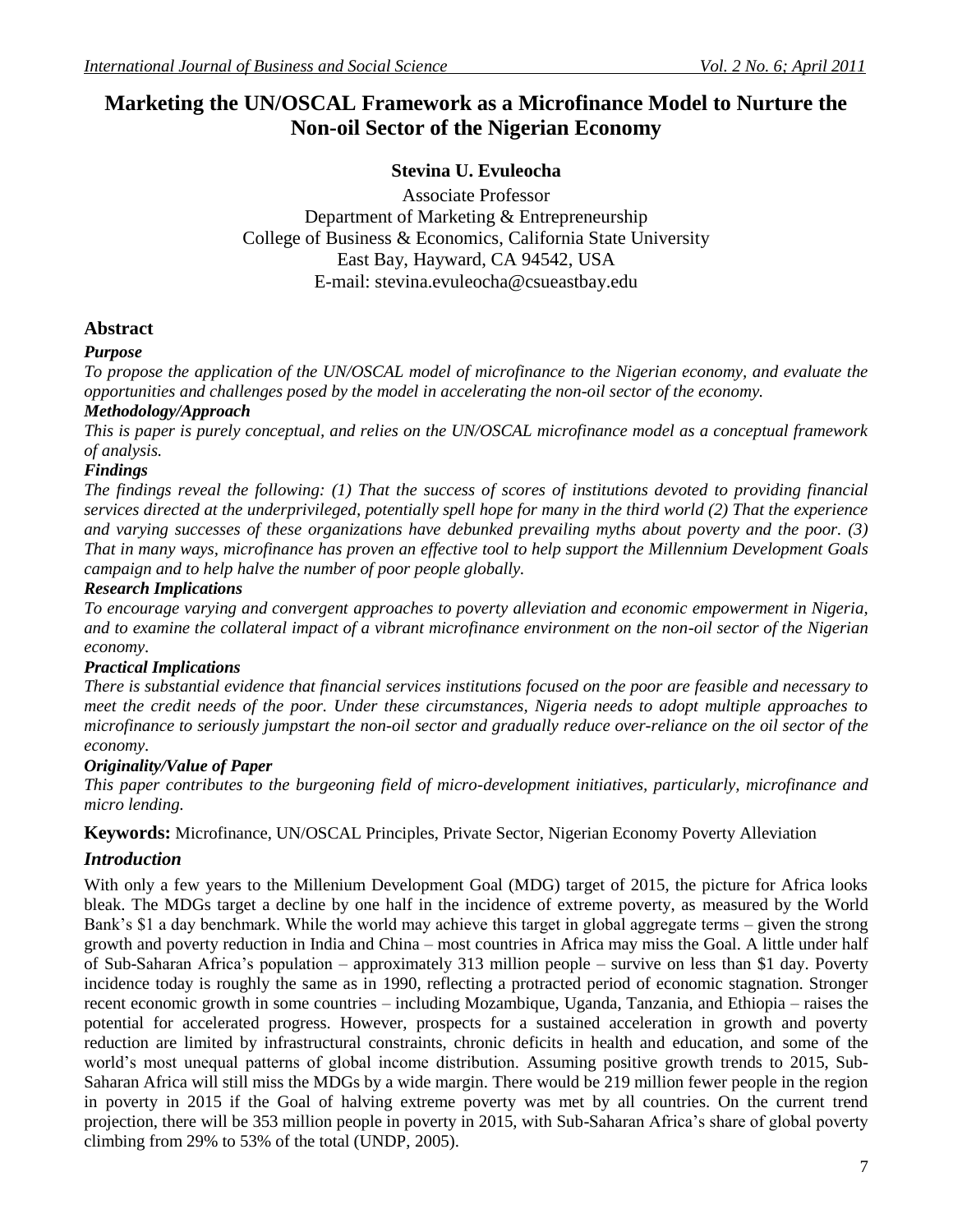# *The Case of Nigeria*

In 2006, The Human Development Index (HDI) measured the average progress of a country in human development. The Human Poverty Index for developing countries (HPI-1), focuses on the proportion of people below a threshold level in the same dimensions of human development as the human development index - living a long and healthy life, having access to education, and a decent standard of living. By looking beyond income deprivation, the HPI-1 represents a multi-dimensional alternative to the \$1 a day (PPP US\$) poverty measure. The HPI-1 value for Nigeria, 36.2, ranked 158th among 182 developing countries for which the index was calculated. The HPI-1 measures severe deprivation in health by the proportion of people who are not expected to survive age 40. Education is measured by the adult illiteracy rate, and a decent standard of living is measured by the unweighted average of people without access to an improved water source and the proportion of children under age 5 who are underweight for their age (HDR, 2009)

As one of the world's top oil exporters, Nigeria's oil wealth has evolved into a flash point in the country's longrunning social conflict and violence. The future of the country's multinational oil industry, and the debate over whether Nigerians themselves will enjoy more benefits from the profitable resource, looms large over Nigeria's potential as a viable player in the global economy. Despite abundant natural resources, Nigeria has struggled economically for decades. It is estimated that approximately 34.1 percent of the population lives below the poverty line. (World Development Report, 2010). In light of these realities, the time has come for Nigeria to pursue alternative routes to a self –sustaining economy that is less reliant on oil.

### *Tried and Tested Poverty Alleviation Strategies*

Traditional strategies for aiding the poor have tended to produce mixed results thus far. The Modernization programs of the 1960s in which industrialized nations attempted to jump-start the Third World often failed because they contradicted indigenous cultures and values or were too capital intensive to maintain (such as large power dams for generating electricity). The Green Revolution of the 1970s attempted to superimpose Western agricultural methods such as large tractors and chemical fertilizers on less developed countries, resulting in unintended consequences such as rising cancer rates and depleted soil. In the 1980s, the World Bank, United Nations, and others emphasized a Basic Needs Approach -- health care, access to clean water, housing, and education. But these efforts too were enormously expensive and unsustainable. Rather than assume that the traditional Third World culture is an obstacle to development, more recent thinking suggests that the old culture and the modern are not mutually exclusive. Not only might they co-exist, they may interface and interact to benefit one another. Tradition may be a useful component in the process of change, modifying the methods of the change agent to achieve greater agreement and success in the end.

Instead of the large-scale development strategies of the last 40 years, a new emergent model (microcredit) emphasizes small, focused attempts. Huge, macro solutions are seen as inefficient, costly, and often wasteful when failure eventually occurs, as exemplified by the problematic results of major donors such as the World Bank or the United Nations. Experts from such institutions often describe their projects in high-level abstractions, which seem intangible to indigenous groups in the Third World. In contrast, the new strategy carries out small, concrete projects that the community can manage, grow and improve, directly affecting its members. Over time, traditional development models have tended to be administered from a top-down, paternalistic perspective in which experts act as custodians of the projects, treating participants as second class citizens or charity cases. The result tended to be dependence, whether economic, industrial, or technical. Elites and their relatives generally obtained most key management positions, and money flowed to those individuals as direct beneficiaries of the project, whether or not the community as a whole benefitted.

### *Theoretical Debates*

The conflicts over microcredit as a concept go back to its early years when many bankers and economists rejected the very idea of giving loans to the poor. Such a proposition defied traditional assumptions that the poor were not worthy of loans, couldn't handle the responsibility, lacked collateral and education, amongst other handicaps. However, the U.S.-trained economist Muhammad Yunus (and others) broke the mold of such theories when he realized his neo-classical economics education for a Ph.D. degree did not adequately explain the complexity of impoverished communities in Bangladesh. He had been taught that the poor are lazy, and that poverty exists in the Third World because people do not work. But, he found the realities of poverty clashed with the economic theory he taught, so he launched the Grameen Bank as a different model (Feiner and Barker, 2004) Most economists believe that self-interest drives all financial transactions.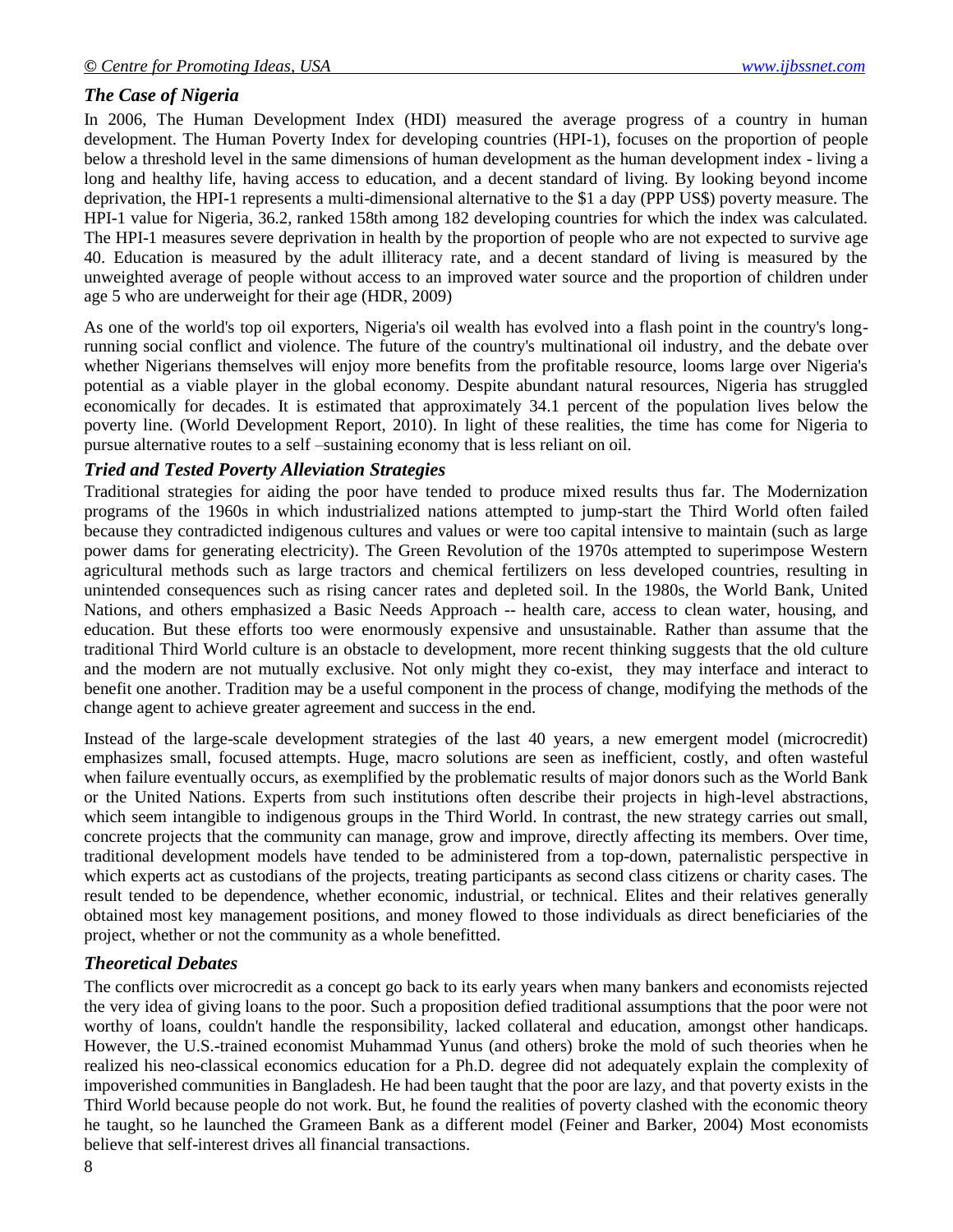Microcredit argues a different paradigm-that altruism and helping others, i.e. lifting the poor out of their suffering, can also explain economic behavior. The charitable motives of NGOs like ProMujer, Yehu Bank, and others have always been explicit: They sincerely want to reduce human suffering. They are not using microcredit for selfinterest purposes such as making money off the poor or gaining popularity in the media. They suggest an alternative to traditional economics that often leave the poor behind. They show another economic model where the impoverished are helped out of poverty. Another conceptual debate is in the question of whether the best path to Third World development is large-scale, top-down funding of major projects versus small-scale, bottom-up microloans to minor players. As a theoretical matter, this debate has raged for two decades, mainly between scholars and policy-makers. For instance, as the most powerful player on the scene, the World Bank emerged after World War II to provide capital for reconstruction and development in the world economy, providing long-term credit to poor nations-mainly for building infrastructure like highways, bridges, dams, and other huge projects to modernize such countries.

The theory was that by investing in large-scale developments, a nation's ability to compete in the global market would increase and the poor would gradually become better off. However, in many cases, like Brazil for instance, the theory didn't work. Mainly the rich in Brazil benefited, while the poor grew poorer. Today Brazil is one of the most financially unequal countries on earth. More recently, the theory supporting microfinance services to the poor at society's bottom has begun to be accepted by the World Bank and other scholars. In recent years, these institutions have begun to focus more on poverty alleviation, emphasizing the issues of women, literacy, and microcredit. Thus, the World Bank has changed both conceptually and practically as the debate over microcredit has raged on. The World Bank's support for microcredit has changed, along with its theories: From a mere \$2 million dollars for microlending in the late 1980s, to \$35 million in 1996, then to over \$100 million, and its portfolio over recent years has climbed to 4 billion dollars. It seems the debate is no longer whether or not microcredit is worthy of financial support. Instead, it's a question of how much. The turning point for the global expansion of microfinance can be traced to the Nobel recognition of U.S.-trained economist Muhammas Yunus, founder of the Indonesia Grameen Bank, and pioneer of microcredit for women (ADB, 2000).

This paper evaluates the opportunities presented by microfinance for the non-oil sector of the Nigerian economy, and examines the challenges pertaining to such a venture. The paper further examines the UN/OSCAL model of microfinance to see if it is applicable to the Nigerian context. The microfinance model is used purely as a conceptual framework of analysis. The UN/OSCAL model of microfinance proposes that microfinance initiatives will be successful in Africa if based on four principles of the model taken from international best practices. The identified principles are:

- pooling together peoples resources through group organizing;
- relying and building upon what people know tradition;
- reinforcing microfinance to empower the African private sector and
- striving for efficiency.

### *The Un/Oscal Microfinance Model as a Framework of Analysis*

The foundation on which the UN/OSCAL model of microfinance is based on is a research endeavor overseen by UN/OSCAL, in close association with the United Nations Development Program (UNDP/GIDP). Phase I of the project consisted of a compilation of over 85 microfinance factsheets which examined successful and unsuccessful microfinance efforts in African and non-African countries. The essence of the effort was to isolate strategies for a microfinance model that targeted the realities of Africa. A diverse collection of approaches has been used, ranging from traditional kinship networks, Revolving Savings and Credit Associations (ROSCAS) to NGO"s and development projects. These microfinance initiatives have been funded by both the formal and informal financial sectors, as well as domestic and international donors (United Nations, 2000). Let us now examine in detail the key principles of the microfinance model

### **Principle 1 –Pooling together peoples resources through group organizing**

This principle is based on collective support by all participants and stakeholders of microfinance initiatives through solidarity groups. It is an effective principle for microfinance sustainability in Nigeria because human and material resources can be pooled where individuals lack collateral for credit or the capacity to individually participate in a credit or savings program. Credit extension based on solidarity groups is seen as a promising lending technology to reach poor potential borrowers. The existence of trade associations in Nigeria whose activities mirror this pooling together of resources may make this principle easy to adopt.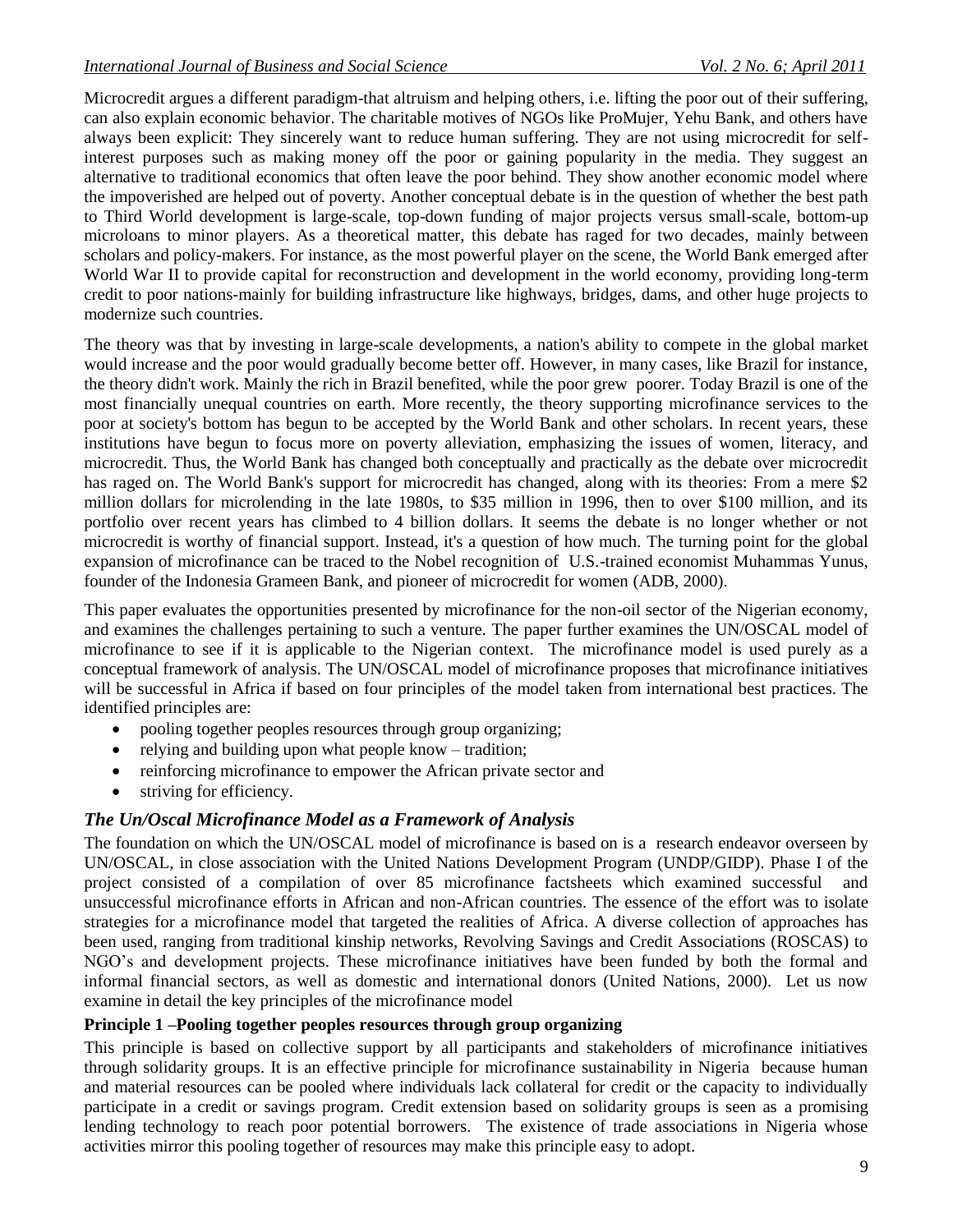The success of the Grameen bank is often cited as an example. The Grameen Bank of Bangladesh established by Mohammad Yunus follows the group lending methodology for credit extension. Group collateral is substituted for physical collateral. The group guarantee to repay individual loans became the hallmark of microlending. Using this mechanism, poor people with no physical collateral are able to form groups to gain access to credit (Khandker, 1998). Some identifiable benefits of this principle are:

- Groups are effective for education and training participants.
- Networking and information dissemination are enhanced.
- It can reduce administrative costs by giving responsibilities such as loan monitoring to the group
- Mutual trust and peer pressure ensure participation and repayment
- Resources can be pooled for initiatives such as common infrastructure development or bulk purchasing

The benefits of group organizing can also be extended to networking MFI"s. Networks enhance MFI coordination, monitoring, advocacy and outreach. Such collaboration broadens the group of stakeholders involved in microfinance and provides accountable vehicles for the government and international actors to channel assistance.

### **Principle 2 –Relying and building upon what people know – Tradition**

The sustainability of microfinance initiatives is increased by initiatives that recognize and build upon local knowledge and tradition. In Nigeria, microfinance initiatives must recognize and utilize traditional and informal savings and loan schemes which are predominant in Africa (United Nations, 2000) MFI acceptance and outreach is enhanced by familiar concepts that are more culturally compatible. When approaches to microfinancing are rooted in local culture, members and clients tend to participate, because they are directly involved in the financial decisions that shape and affect their lives. The advantages of initiatives rooted in local culture are that people become more interested in initiatives, more committed to the sustainability of the initiative, and members assume ownership and responsibility for the development of the microfinance initiative.Rotating savings and credit associations (ROSCAS) comprise one of the most commonly found informal and indigenous financial institutions particularly in Asian and African countries.

The main types of indigenous savings and credit associations are rotating and non-rotating. With the rotating type, contributions are collected at regular intervals and immediately handed over to members in rotation. The method of rotation is according to pre-agreed sequence. In the non-rotating type, contributions are also collected at regular intervals, but are deposited with a treasurer (Nweze, 1994). Members are paid back their total contributions after a predetermined cycle. In some non-rotating schemes members are entitled to the accrued interest from their lending activities and in others they are not. There is variation among ROSCAS as to the frequency of meetings, the total contribution, the number of members and the order of rotation (Anderson & Baland, 2002). Among farmers in Nigeria, *esusu* or *isusu* are voluntary mutual aid organizations in which the members pool their individual saving and have access to credit on favorable terms.

In Africa, microfinance initiatives must recognize and utilize traditional and informal African saving and loan schemes (United Nations 2000) MFI acceptance and outreach is enhanced by familiar concepts that are more culturally compatible. When approaches to microfinancing are rooted in local culture, members and clients tend to participate, because they are directly involved in the financial decisions that shape and affect their lives. The advantages of initiatives rooted in local culture are that people become more interested in initiatives, more committed to the sustainability of the initiative, members assume ownership and responsibility for the development of the microfinance initiative. Further, such initiatives unite local people, and encourages members to identify their needs and mobilize their resources to meet those needs. It also enables provision of goods and services that the government is unable to provide. In contrast, in Sao Tome and Principe, the lack of village tradition and social structure in farm associations made lending activities risky (United Nations, 2000).

### **Principle 3 – Reinforce microfinance to advance the African private sector**

Worldwide, microfinance has proven to be an effective means of supporting low-income people, and of improving their livelihoods by developing entrepreneurial activities. It has assisted in raising incomes and has reduced economic vulnerability through the provision of financial services to the poor. Therefore there is a critical link between microfinance and microenterprise. If microfinance is to have a sustainable impact on poverty alleviation, it is essential that microfinance schemes be extended to include microenterprise development. According to the microfinance model, microfinance has the potential of formalizing the informal sector, empowering micro-entrepreneurs to participate and benefit from the formal economy. It can support initiatives for direct supply and market linkages to small and medium businesses.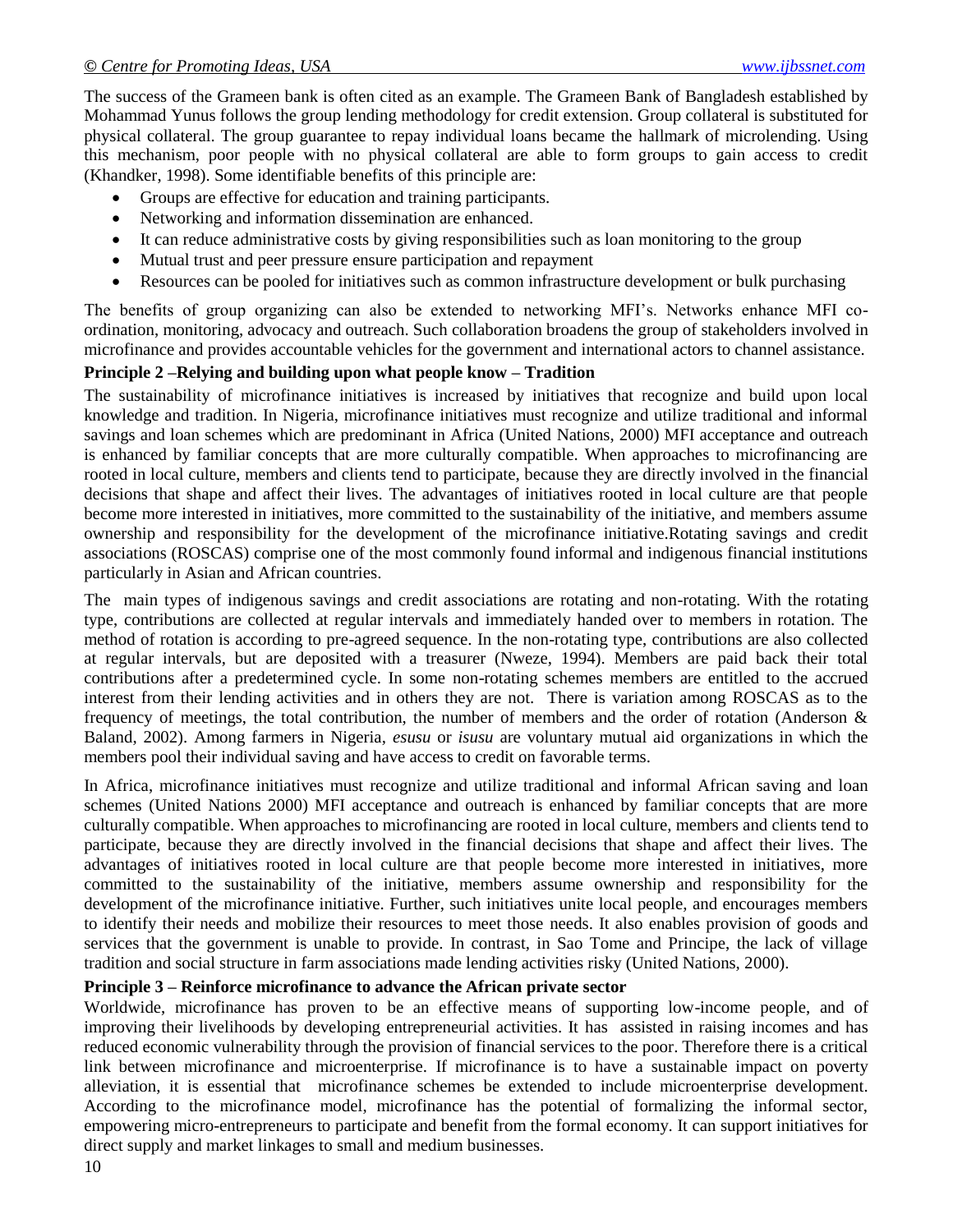Targeting micro-entrepreneurs can potentially develop, produce and market low-volume products with the outcome of allowing informal businesses to scale-up to the formal sector. The potential to empower the poor and micro entrepreneurs is contingent upon a supportive environment at the local level as well as the national and international levels (United Nations, 2000). Strengthening local institutions pertains to sustainability, outreach (ability to reach the poor and women) and performance. Shreiner (2000:3) defines sustainability as the ability to repeat performance through time where performance may be defined as fulfilling the mission of microfinance. The mission of microfinance is to supply financial services to the poor by cutting the cost of outreach. Van de Ruit (2001), in a draft paper, states that in practice, MFI"s have to make a choice between institutional sustainability and poverty outreach. MFI"s seeking sustainability, extend credit to the moderately poor whose enterprises have the potential for economic growth and employment creation. Research undertaken by the UNDP (1999) lists what donors should do to support and promote the development of MFIs:

a) Identify promising local organizations.

Donors should look for MFIs whose objectives and operations they can support and

- should not mandate target groups or geographic areas of operation.
- b) Identify a technical implementer.

The technical implementer should have the primary responsibility for building the capacity of a promising local initiative.

c) Provide technical assistance for institutional capacity building.

Technical assistance could focus on: business planning, management systems,

reporting standards, accountability structures and loan and saving methods.

d) Have a credible work plan and strategy for reaching sustainability.

Generally, observers agree that donor support should be kept to a minimum and microfinance institutions should aim to become independent of donor funding. The major role that government should play in microfinance is to ensure an enabling environment. This includes striving towards macroeconomic stability and political stability. Governments should not over regulate the sector and implement interest caps that will hamper MFIs from achieving financial sustainability. Regulation and supervision of MFIs should facilitate microfinance operations and should not lead to financial repression in the sector (UNDP, 1999). Governments and donors should assist in developing linkages between the formal banking system and microfinance institutions that lend to the poor. By assisting in unlocking formal sector resources for use by microenterprises, it could enable the poor to sustain economic activities that are essential to their survival and reduce their vulnerability.

### **Principle 4 – Prioritize operational efficiency**

Microfinance institutions should aim for efficiency in their operations if their interventions are to have a sustainable impact on poverty eradication. The goal is to become financially viable institutions, with the ability to expand outreach at a sustainable level. Before proceeding, it is necessary to unload some of the concepts just mentioned. Efficiency simply refers to the ability to maximize output per unit of input. Viability means the ability to cover costs of operation from revenues and Chua and Llanto (1995) describe the term viability with the following equation:

### $Y > (OC + CK + CBL)$

Where Y is income,  $OC =$  operating costs,  $CK =$  cost of capital, and  $CBL =$  cost of bad loans.

Interest income from loans and related fees and charges should exceed total operating costs, the cost of capital, and the cost of bad loans. Operating costs include all personnel and non-personnel expenses incurred in the provision of the service. Cost of capital includes actual borrowing costs and the imputed cost of capital (which accounts for inflation). Sustainability not only refers to financial viability but includes the institutions" ability to ensure continuity of its services, to expand and adjust to changing circumstances (Chua & Llanto, 1995). Some of the premises of operational efficiency as underscored in the UN/OSCAL model include:

• Target the poorest of the poor

For microfinance to be a means to poverty eradication, the marginalized poor should be targeted as MFI aims for operational sustainability (United Nations, 2000). The Microcredit Summit Campaign defines the poorest as those living in the bottom fifty percent of the people living below a country"s poverty line.

Mobilize savings

Poor people need savings for emergencies, weddings, funerals, establishing small enterprises and cyclical expenditures such as the festive season or expenditures at the beginning of the school year.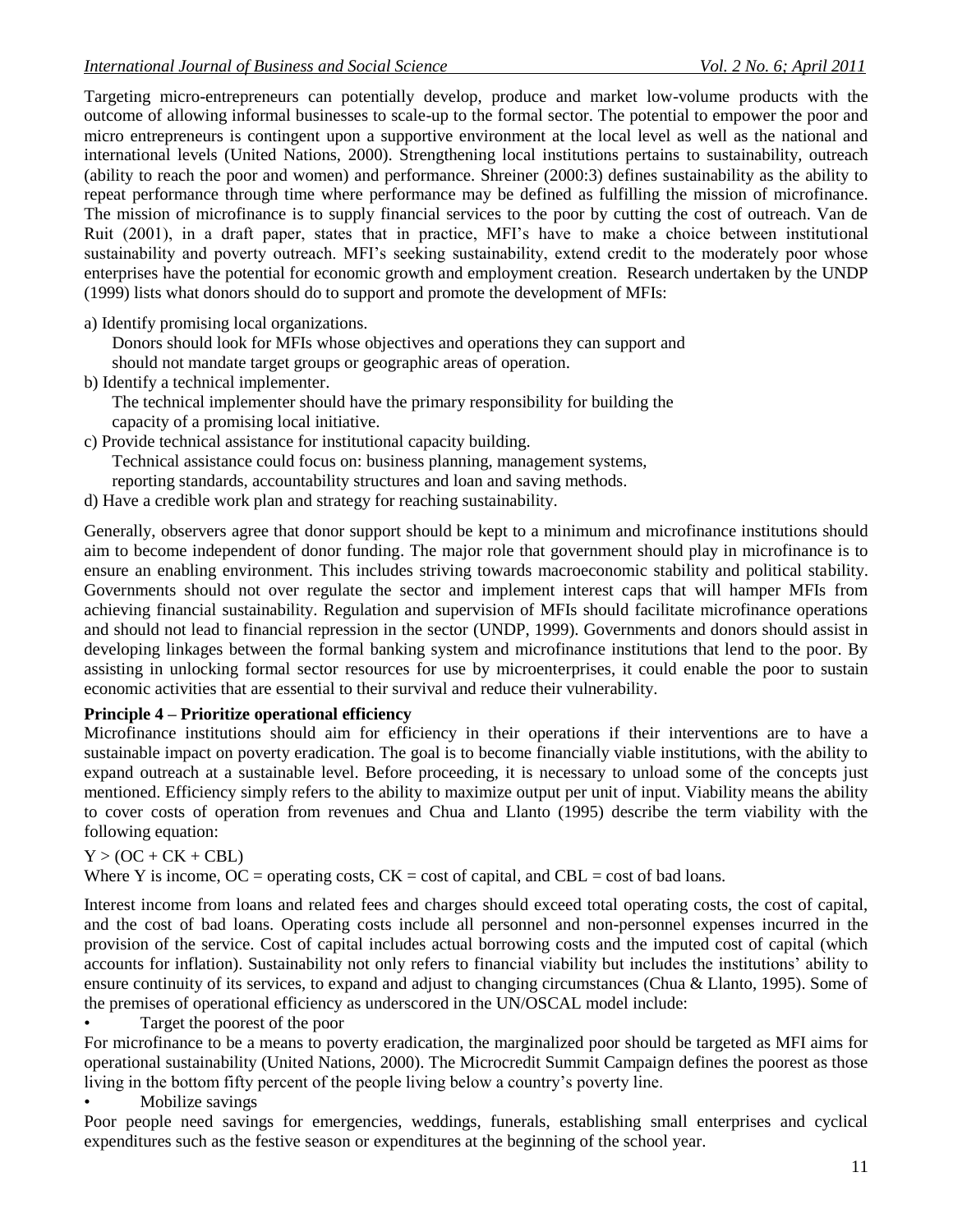Savings services that are effective can enhance the financial management of the poor, and increase their assets (UNDP, 1999)

Charge interest rates that cover operational costs

Because it is costly to administer small loans, MFIs should charge interest rates that are higher than commercial bank lending rates. From the perspective of the borrower quick credit is more important than low interest rates. The cost of the loan and the cost of loan default are two costs that MFIs should cover, that are proportional to the loan portfolio. The other cost to be covered is transactional costs The advantage of charging interest rates that cover operational costs is that MFIs do not need to be dependent on donor funding which is often scarce or uncertain (United Nations, 2000).

Conduct market research

Market research helps institutions to predict and control for costs, better innovate and adapt services to the target population and to maintain proper geographical coverage (United Nations, 2000). MFIs will be able to improve efficiency in their operations from conducting research through guidelines, best practices, management systems etc, as well as assessing their outreach to their clients.

Streamline and decentralize operations

According the microfinance model, lean and simple infrastructures that makes use of a basic design of microfinance facilitates administration and increases operational efficiency (United Nations, 2000). Highly simplified and decentralized loan application, approval and collection procedures are a feature of successful MFIs (UNDP, 1999) and can improve MFI efficiency by lowering administrative costs. The costs to clients are also lowered when decentralization results in less time and effort being spent on traveling

Utilize volunteer staff

Voluntary staff and profit sharing from revenues are effective in reducing operational costs. This is more applicable in rural and disadvantaged areas where utilizing voluntary staff offsets some of the costs that arise from the constraints these areas face. The training of volunteer staff to handle administration procedures is cost effective and encourages a participatory approach, which reinforces commitment to, and the sustainability of microfinance initiatives (United Nations, 2000).

### Target women

Cheston and Kuhn (2002) provide a rationale for the priority of women"s access to microfinance services:

- Research done by UNDP, UNIFEM and the World Bank indicates that there is a negative relationship between gender inequalities in developing societies and economic growth and development. Therefore, there is mounting evidence that improved gender equality is a crucial component of any development strategy.
- There is a general consensus that women are the poorest of the poor. The UNDP reports that 70% of the 1.3 billion people living on less than \$1 per day are women.
- Proponents of targeting women cite women"s superior repayment records and cooperativeness as beneficial to the efficiency and sustainability of microfinance programs
- Lastly, microfinance is an effective tool for the empowerment of women
- Develop monitoring and assessment tools

Credible and reliable monitoring and assessment tools for evaluating MFI operations are critical for achieving institutional efficiency. Assessment tools permit the generation of systematic information for addressing and identifying weaknesses in services and management systems, streamline procedures and improve user-friendliness of systems (United Nations, 2000). Reliable monitoring procedures fosters accountability and allows MFIs to assess their outreach to the poor. Furthermore effective monitoring and assessment tools help MFIs to identify and confront problems as they arise.It is important for reporting standards to meet the standards of the private sector and for managers to use the information effectively. Accurate financial reporting is important for the following two reasons: (1) Accurate financial information leads to better decision-making and greater efficiency, and (2) the information reveals whether institutions are creditworthy and financially sound, which in turn impacts on access to further funding for expansion (UNDP, 1996).

Invest in training.

Training of both staff and clients is an investment that could reduce operational costs and better the operational efficiency, sustainability and outreach of the organization. According to the microfinance model, training in business planning, accounting, financial management, loan tracking, delinquency management, development of savings and credit methodologies and computerized management systems (MIS), are important at the institutional level to achieve the goals mentioned above.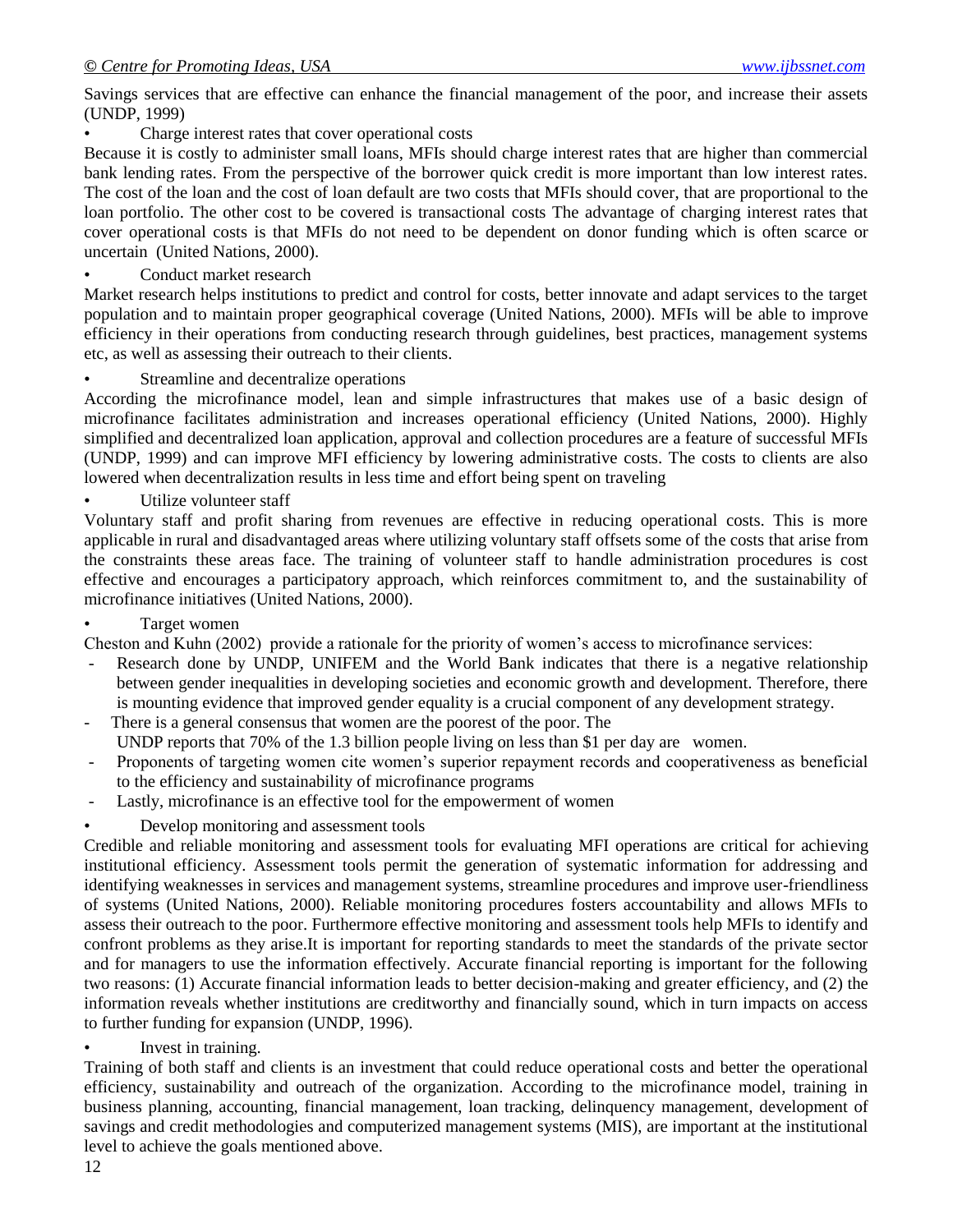Clients should be trained in savings and basic management and bookkeeping skills to teach them how to invest funds in productive income-generating activities.

Utilize pre-existing support organizations.

Newly established MFIs should make use of pre-existing support organizations at the local, regional and international level and establish linkages with NGO networks,

bankers" associations and international groups. There are microfinance organizations already established that offer advice and assistance to managers and donors such as the Consultative Group to Assist the Poorest (CGAP), the Special Unit for Microfinance (SUM) and the World Council of Credit Unions (WOCCU).

Avoid external dependency.

For MFIs to become fully sustainable and efficient institutions, it cannot remain dependent on donor funding. Institutions that are self reliant are better able to maintain their identity, autonomy and mission. The United Nations (2000) reports that the following tools could be used towards obtaining self-sustainability:

- Appropriate interest rates
- Savings deposits
- **Training**

If strictly adhered to, the UN/OSCAL model purports to be a time tested framework for nurturing microfinance initiatives in general, and Nigeria in particular.

# *The Nigerian Microfinance Sector*

In Nigeria, over 80 million people (65% of the active population) remain unserved by formal financial institutions. Microfinance specific institutions in Nigeria have not been able to adequately address the gap in terms of credit, savings and other financial services required by microentrepreneurs. In 2005, the share of micro credit as a percentage of total credit was 0.9%, and contributed a meager 0.2 percent to the GDP (CBN, 2005) Microfinance service providers in Nigeria at the present time include:

- Traditional/informal Rotating Savings and Credit Associations (ROSCAs) such as "esusu", "adashi"; Self-Help Groups (SHGs); moneylenders; pawnbrokers; thrift collectors; family members, friends and neighbors.
- Semi-formal institutions- credit unions; savings and credit co-operatives and multipurpose co-operatives; and Non-Governmental Organizations (NGOs).
- Universal banks
- Community banks
- Development banks

The unwillingness or inability of the formal financial institutions to provide financial services to the urban and rural poor, coupled with the un-sustainability of government sponsored development financial schemes contributed to the growth of private sector-led microfinance in Nigeria. Before the emergence of formal microfinance institutions, informal microfinance activities flourished all over the country. Informal microfinance is provided by traditional groups that work together for the mutual benefits of their members. These groups provide savings and credit services to their members. The informal microfinance arrangements operate under different names: 'esusu' among the Yorubas of Western Nigeria, 'etoto' for the Igbos in the East and 'adashi' in the North for the Hausas. The key features of these informal schemes are savings and credit components, informality of operations and higher interest rates in relation to the formal banking sector. The informal associations that operate traditional microfinance in various forms are found in all the rural communities in Nigeria (Otu, et al, 2003). They also operate in the urban centers. However, the size of activities covered under the scheme has not been determined.

# *Opportunities for Microfinance in Nigeria*

Most Nigerians rich or poor, are generally diligent and enterprising. However, the poor who account for over half of the population do not have access to formal banking services. They rely heavily on formal and informal micro finance institutions for credit. Nigeria's teeming population of over 150 million people, requires the production of goods and services on a daily basis and funding is required for the production. Consequently, there is a huge demand for financial services and the MFIs have a prominent role to play to meet that demand. MFI operations are on the upswing, but they have very limited financial resources.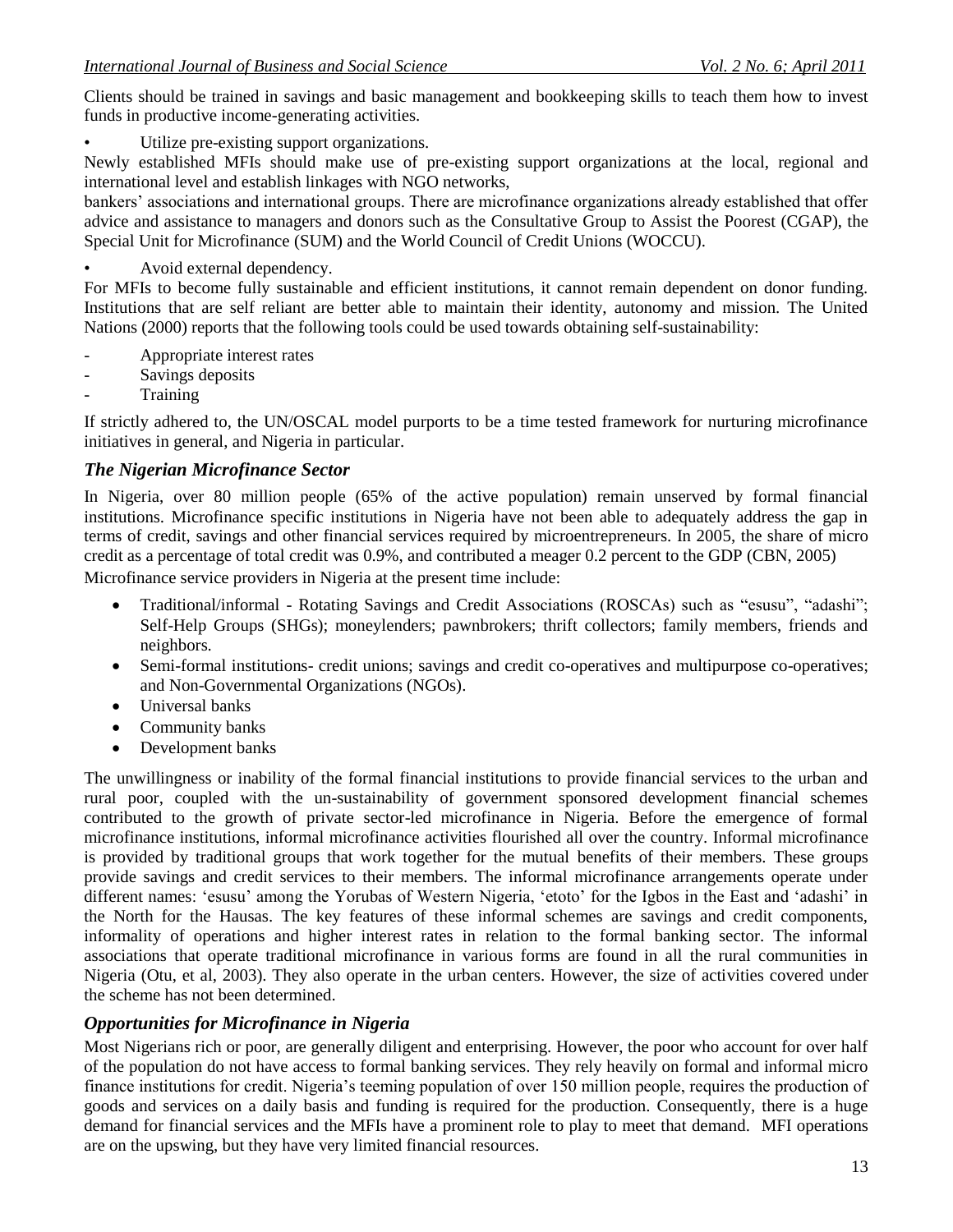The Small and Medium Industries Equity Investment Scheme (SMIEIS) funds and the development finance institutions (DFI) have been identified as potential sources of long-term funding for MFI operations. In addition, deposit money banks are beginning to develop interest in microfinance funding, given the unfolding commercial viability of the sector (Anyanwu, 2004).A prime example of the increased viability of this sector is Lift Above Poverty Organization (LAPO). Founded in 1987 in Benin City, Nigeria, LAPO provides affordable financial services to rural and urban poor communities. It offers a wide range of savings and loan products to its clients including regular (working capital) loans, farming loans, regular and voluntary savings. In May 2007, LAPO was awarded the Consultative Group to Assist the Poor (CGAP) Pro-Innovation Challenge Award for its innovative "Credit for Shares" loan product which aimed at encouraging the participation of the poor, specifically women in the privatization programs of the Nigerian government. In 2006, LAPO also received the Grameen Foundation "Excellence in Microfinance Award." (Grameen Foundation, 2007) The future of the industry is therefore very bright in Nigeria. However, LAPO has been the subject of recent controversy surrounding its high return on assets and high interest rates.

The most impressive illustration of this bottom-up approach is a capacity-building mechanism such as the Grameen Bank of Bangladesh (Wahid, 1993; Yunus, 1997).Consider the results since Muhummad Yunus was inspired to create the first village bank in the mid 1970s among landless peasants in Bangladesh, a place that then U.S. Secretary of State, Henry Kissinger, once called "the basket case of the world."

- \* Some 2,200,000 people are village bank clients.
- \* 5 million family members benefit from these credit and savings programs.
- \* 37,000 village economies have benefited from the added flow of new capital.
- \* Cumulative loan disbursements are over U.S.\$ 2 billion dollars.
- \* Total savings, including individual and group funds, exceeds U.S.\$ 80 million.
- \* The percent of overdue loans not repaid after two years is a mere 1.32%.
- \* 1,094 village bank branches exist throughout Bangladesh.

\* The bank has staff of over 12,600. Only 583 work at bank headquarters while about half of the rest conduct banking in villages. The remaining 6,000 staff are engaged in technical projects such as wells and shrimp farms.

These numbers illustrate a dramatic change from the paltry \$27 in capital Yunus first loaned to 42 poor women over two decades ago (Fuglesang, 1995; Yunus, 1990). Incredible as it may seem, Grameen's small-scale credit effort entails thousands of rural people engaged in financial transactions of over two million dollars daily in currency traded between peasants and poverty lenders -- with virtually no losses. Its poor members are now owners of the very bank they originally sought to borrow from. Additionally, Grameen's astounding success is currently being replicated by hundreds of other NGOs around the globe, defying the logic of economic theories that claim the poor are not bankable (Schuman, 1993). Nigeria can most certainly replicate this phenomenon.

### *Challenges to Microfinance in Nigeria*

The bourgeoning microfinance industry in Nigeria faces an array of potential challenges.

On a global scale, widespread poverty threatens our world today, and poverty alleviation continues to dominate the agenda of world deliberations. The first challenge is the high proportion of the population designated as poor. The existing microfinance in Nigeria, serves less than 1 million people out of a potential 60 million that need microfinance service. A Central Bank of Nigeria (CBN) survey indicated that their client base was about 600,000 in 2001, and there are indications that they may not be above 1.5 million in 2008. The Government and its institutions, including the Central Bank, should work in concert to promote the sector, as a means of mobilizing domestic savings, widening the financial system, promoting enterprises, creating employment and income and reducing poverty.

There is an urgent need to have in place a policy framework that will regulate the establishment, operations and activities of MFI in Nigeria. This is very important for those MFIs that accept deposits from the public for which there is need for confidence building, efficiency of operations and safety of deposits. The current situation of lack of a policy framework encourages multiple standards and lack of uniformity in financial transactions. The UN/OSCAL model of microfinance which proposes that microfinance initiatives will be successful in Africa if based on the aforementioned four principles of the model taken from international best practices can be applied to the Nigerian situation. Additionally, funding of real sector activities, especially agricultural and manufacturing production, need to be promoted by the MFIs as these sectors provide the foundation for sustainable growth and development.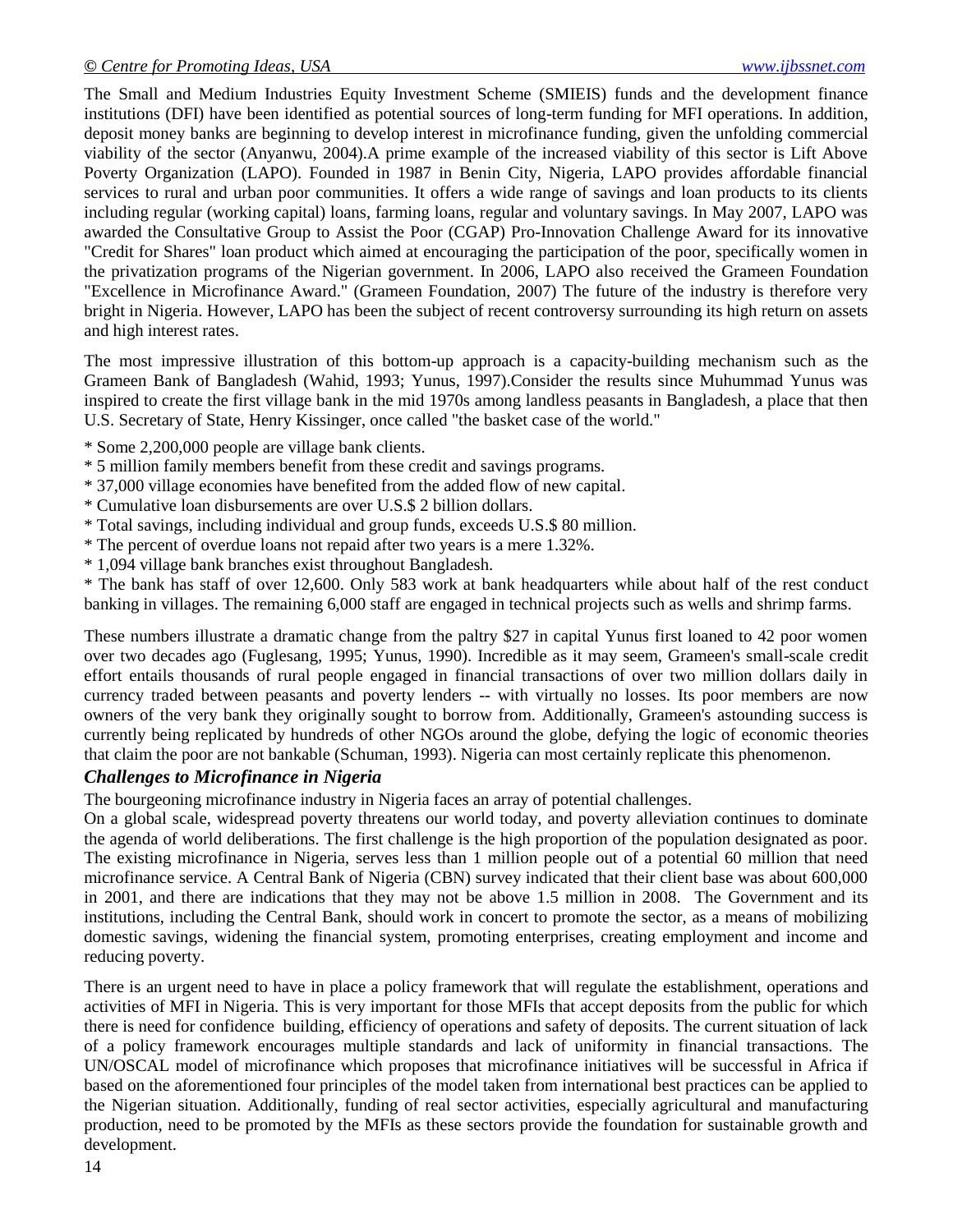Currently, only about 14.1 and 3.5 percent of total MFI funding went to these sectors, respectively, while the bulk, 78.4 per cent, funded commerce. This is understandable, as the bulk of the funds came from grants which are not sustainable, but this structure is not desirable. The MFIs can take advantage of the banks" small and medium industries equity investment scheme (SMIEIS) fund, ten per cent of which has been reserved for microenterprises, to finance real sector activities. (Anyanwu, 2004)

### *Conclusion*

The broad assessment of micro-entrepreneurship, microenterprise, and microfinance strategies seems to hold considerable promise. These bottom-up methods are being implemented in Asia, Latin America, some parts of Africa, the former Soviet Union, and even in the United States. Based on explosive growth in recent years, it may very well come to pass that a bottom-up strategy holds the promise to global development for all. More importantly, the proliferation of microfinancing opportunities has the potential to diversify the Nigerian economy thereby making it less reliant on oil revenue. According to Chu (1995), "Microenterprise credit stands at the threshold of being an effective and massive attack on world poverty." Statements like Chu"s, are becoming more commonplace as the positive effects of micro lending proliferate around the globe. Wiping out poverty is not the only reason business people seem to be paying more attention to micro lending. It is simply good business, even by Wall Street standards.

In the second quarter of 2007, Grameen Foundation announced its first Growth Guarantee transaction in Sub-Saharan Africa: US\$1 million for Lift Above Poverty Organization (LAPO), a leading microfinance institution (MFI) in Nigeria. Citibank, acting through its subsidiary in the country, The Nigeria International Bank (NIB), structured the US\$1mm Naira equivalent loan supported by a US\$500,000 guarantee from Grameen Foundation. This marks the first transaction between a Nigerian MFI and NIB/Citibank, and it is also LAPO"s first leveraged commercial bank transaction. The stimulation of an indigenous private sector is recognized as a critical catalyst for future employment and economic empowerment in the emerging non-oil sector of the Nigerian economy. From all indications, microfinance efforts with explicit development and economic empowerment objectives are more likely to follow the principles of the UN/OSCAL model if Nigeria desires not to reinvent the wheel in their goal to alleviate poverty in time to actualize the MDGs by 2015.

### *References*

Anyanwu, C.M. (2004). "Microfinance Institutions in Nigeria: Policy, Practice and Potentials." Paper presented to the G24 Workshop, Pretoria, South Africa, November 29-30.

Bamisile, A. Sesan (2006) "Developing a Long -Term Sustainable Microfinance Sector In Nigeria": The Way Forward, Washington Dc, USA, October 23 – 27, 2006. Brigit Helms, Access to All: Building Inclusive Financial Systems, Consultative Group to Assist the Poor, World Bank, 2006

Berenbach, S., & Guzman, D. (1994). The Solidarity Group Experience Worldwide. In M. Otero & E. Rhyne (Eds.), The New World of Microenterprise Finance: Building Healthy Financial Institutions for the Poor, 119- 139. West Hartford, CT: Kumarian Press.

Berger, M. (1989). Giving women credit: The strengths and limitations of credit as a tool for alleviating poverty. World Development, 17, 1017-1032.

Brown, L. (1998). State of the World. New York: Worldwatch Institute.

Carbonara, P. (1997). Here's a business plan to fight poverty. Fast Company, 12, 58-60, December-January.

Cheston, S. and Kuhn, L. (2002). Empowering women through microfinance. Draft Paper for the Women"s Opportunity Fund.

Chu, M. (1995). Microenterprise Finance. Capitol Hill Hearing before the House Committee on International Relations.

De Soto, H. (1989). The other path: The invisible revolution in the third world. New York: Harper & Row.

Feiner, Susan F. and Barker, Drucilla K. (2004). Microcredit and women"s poverty, *Dollars and Sense.*

Fuglesang, A. (1995). Participation as process--Process as growth. Dhaka, Bangladesh: The Grameen Trust.